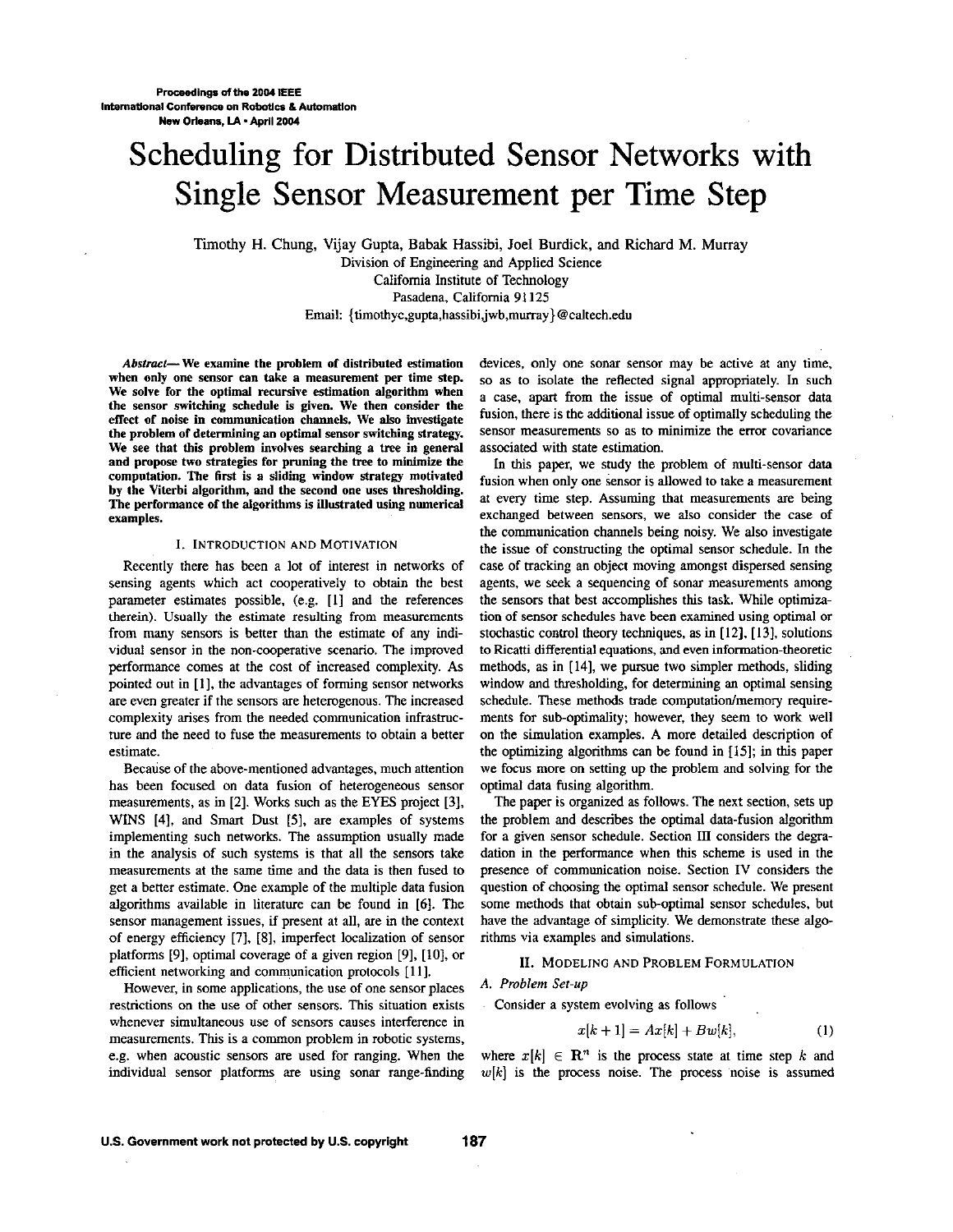white, Gaussian and zero mean with covariance matrix Q. The process state is observed by *N* sensors with the measurement equation for the  $i$ -th sensor being

$$
y_i[k] = C_i \dot{x}[k] + v_i[k], \qquad (2)
$$

where  $y_i[k] \in \mathbb{R}^s$  is the measurement. The measurement noises  $v_i[k]$ 's for the sensors are assumed independent of each other and of the process noise. Further the noise  $v_i[k]$ is assumed to he white, Gaussian and zero **mean** with covariance matrix  $R_i$ . For the example of tracking a moving target, (1) and (2) describe the linearization of the target's nonlinear dynamical model and the observers' sensing models, respectively. It is assumed that only one sensor can he used at any time. However, unless stated otherwise, we assume that the measurements are communicated to all the sensors in an error-free manner. The estimate of the *i-th* sensor given the measurements till time step  $k - 1$  is denoted by  $\hat{x}_i[k|k-1]$ , or in short as  $\hat{x}_i[k]$ . More generally, let the estimate of the *i*-th sensor for the variable  $z[k]$ , given the measurements till time step  $k - 1$ , be given as  $\hat{z}_i[k|k-1]$ , or abbreviated as  $\hat{z}_i[k]$ . .We first pose the question: **Assuming** that the sensor switching sequence is given, what is the optimal filtering algorithm for the  $i$ -th node?

## $B.$  Optimal Fusion Algorithm

Define the innovation (see, e.g.,  $[16]$ ) for the *i*-th node  $e_i[k]$ as the difference between the actual measurement at time step *k*  $(y_i[k])$  and the predicted measurement  $(\hat{y}_i[k|k-1])$ . step *k*  $(y_i[k])$  and the predicted measurement  $(\hat{y}_i[k]k - 1]$ .<br>
Assuming that the *j*-th sensor takes the measurement at time step *k*, we obtain that  $e_i[k] = y_j[k] - C_j \hat{x}_i[k|k - 1]$ , (3)

$$
e_i[k] = y_j[k] - C_j \hat{x}_i[k|k-1],
$$
 (3)

Defining the inner product  $\langle x, y \rangle$  as  $E\left[xy^T\right]$ , we have the form of the linear estimator as

$$
\hat{x}_i[k+1|k] = \sum_{n=0}^k \langle x_i[k+1], e_i[n] \rangle R_{e_i[n]}^{-1} e_i[n] \n= \hat{x}_i[k+1|k-1] + \langle x_i[k+1], e_i[k] \rangle R_{e_i[k]}^{-1} e_i[k],
$$

where  $R_{e_i[k]} = \langle e_i[k], e_i[k] \rangle$ . However, using (1) gives

$$
\hat{x}_i[k+1|k-1] = A\hat{x}_i[k|k-1].
$$

. Now define the error by.

$$
\tilde{x}_i[k|k-1] = x[k] - \hat{x}[k|k-1]
$$

Now define the error by.<br>  $\tilde{x}_i[k|k-1] = x[k] - \hat{x}[k|k-1]$ <br>
and let  $P_i[k|k-1]$  be the error covariance. Also define<br>  $K_k^i = \langle x_i[k+1], e_i[k] \rangle R_{e_i[k]}^{-1}$ . Then we see that the error state  $\mathbf{E}_{k} = \langle \mathbf{w}_{1} | \mathbf{w}_{1} \rangle$ ,  $\mathbf{v}_{e_{i}} | \mathbf{w}_{i}$ . Then we see that the criot state equation is given.by

$$
\tilde{x}_i[k+1|k] = (A - K_k^i C_j)\tilde{x}_i[k|k-1] + Bw[k] - K_k^i v_j[k].
$$

By definition, we immediately obtain that  $P_i[k|k-1]$ 's evolve **.as.** 

$$
P_i[k+1|k] = (A - K_k^i C_j) P_i[k|k-1](A - K_k^i C_j)^T
$$
  
+
$$
+ BQB^T + K_k^i R_j (K_k^i)^T.
$$

Moreover, since

$$
e_i[k] = C_j \tilde{x}_i[k|k-1] + v_j[k],
$$

we see that

$$
R_{e_i[k]}=C_jP_i[k|k-1]C_j^T+R_j.
$$

Finally using the fact that

$$
\langle x_i[k], \tilde{x}_i[k|k-1] \rangle = \langle \hat{x}_i[k|k-1] + \tilde{x}_i[k|k-1], \tilde{x}_i[k|k-1] \rangle
$$
  
= 0 + P<sub>i</sub>[k|k-1],

we compute

$$
K_k^i = AP_i[k|k-1]C_j^T R_{e_i[k]}^{-1}
$$

Thus we see that the recursive optimal filtering equation is given by

$$
\hat{x}_i[k+1|k] = A\hat{x}_i[k|k-1] + K_k^i e_i[k],
$$
  
where

$$
K^{i} = 4P_{i}[k|k-1]C^{T}R^{-1}
$$

$$
K_k^i = AP_i[k|k-1]C_j^T R_{e_j[k]}^{-1}
$$
  
\n
$$
R_{e_i[k]} = C_j P_i[k|k-1]C_j^T + R_j
$$
 (5)

.

$$
\sum_{i=1}^{n} a_i
$$

and  $P_i[k|k-1]$ 's evolve as

$$
P_i[k+1|k] = (A - K_k^i C_j) P_i[k|k-1](A - K_k^i C_j)^T
$$
  
+
$$
+ BQB^T + K_k^i R_j (K_k^i)^T.
$$
 (6)

Assuming the initial state  $x[0]$  has zero mean and covariance  $\prod_0$ , the initial covariance matrix for above recursions is also given by  $P_i(0|-1) = \Pi_0$ . Note that  $P_i[k|k-1]$  is of. independent interest as it is the error covariance for the *i*-th sensor at time step *k* when it has processed the measurements till time-step  $k-1$ . We will refer to it as  $P_i[k]$  in short. Since all the nodes have access to the same measurements, there is **only** one innovation and hence all the state estimates **are**  the same. So'the subscript *i* is unnecessary in this case and  $P_i[k] = P[k]$  for all *i*.

## *C. Optimal AIgoriihm* - *Communicaiion Noise Case*

Let us assume now that any signal exchanged between sensor nodes  $i$  and  $j$  is corrupted by additive, zero-mean, Gaussian white noise,  $v_{ij}$ . We wish to see how the performance of the scheme of exchanging measurements between the sensors outlined above is affected. **Going** tbrough a similar derivation **as** above, we find that (3) is modified to

$$
e_i[k] = y_j[k] - C_j \hat{x}_i[k|k-1] + v_{ij}[k],
$$

assuming that the  $j$ -th sensor has taken the measurement at time step k. Let us assume the noise vector  $\zeta[k]$  =  $(w[k], v_i[k], v_{ij}[k])<sup>T</sup>$  to be described by -

$$
E\left[\zeta[k]\zeta[l]^T\right] \stackrel{\triangle}{=} \left(\begin{array}{ccc} Q & 0 & 0 \\ 0 & R_i & 0 \\ 0 & 0 & R_{ij} \end{array}\right) \delta(k-l).
$$

Then, we find that the Kalman filter form remains the same as before except that **(4)** becomes

$$
R_{e_i[k]} = C_j P_i[k|k-1]C_j^T + R_j + R_{ij}.
$$
 (7)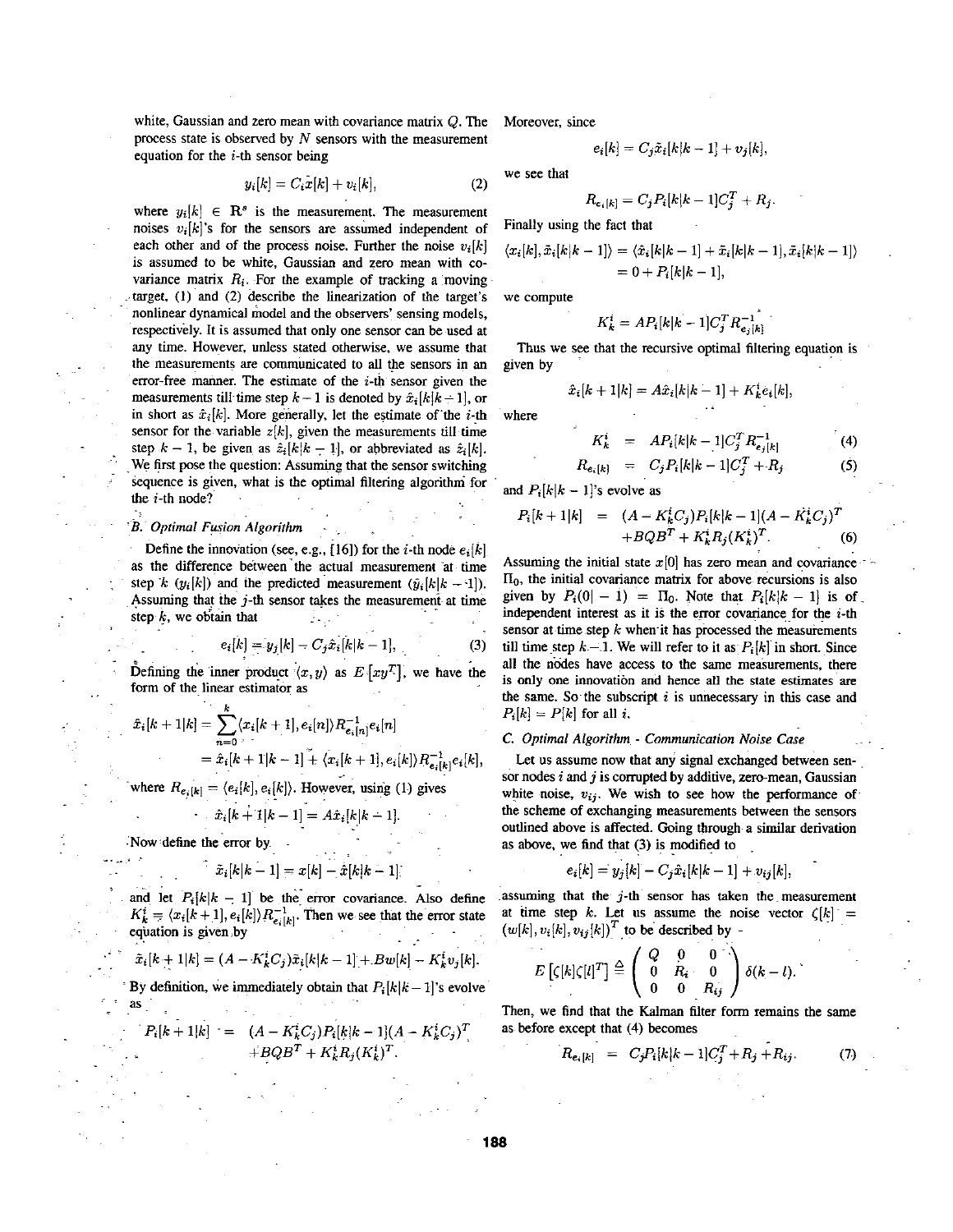and *(6)* changes to

$$
P_i[k+1|k] = (A - K_k^i C_j) P_i[k|k-1](A - K_k^i C_j)^T
$$
  
+  $BQB^T + K_k^i R_j (K_k^i)^T + K_k^i R_{ij} (K_k^i)^T$  (8)

We note that the only difference from the earlier case is that the effective measurement noise includes the actual sensor noise plus the communication noise. Observe, however, that sending only the measurement from one sensor to the other might not be the optimal thing to do in this case. Sending more information (e.g., the state estimates) might lead to better performance for all the sensors considered together.

## 111. **OPTIMIZATION ALGORITHMS**

## *A. Optimization of* **rlie** *Sensor Schedule*

In the analysis presented *so* far, we have assumed that the sensor schedule was given. It is obvious that the minimum error covariance achievable is a function of the sensor schedule. Next, we wish to find the sensor schedule that minimizes the error covariance over a given time horizon. In **this** and subsequent sections, we consider this problem. For simplicity and without **loss** of generality, we consider only two sensors and define the cost function, *J,* to be the sum of the error covariance matrices for the two sensors over the running time of the system:

$$
J=\sum_{k=0}^N\hbox{trace}\left(P_1[k]+P_2[k]\right),
$$

where, as before,  $P_1[k]$  and  $P_2[k]$  are error covariances of the estimates at time step *k.* We have assumed that the system begins at time  $k = 0$  and goes on till  $k = N$ . In a more general case, the covariances can he variously weighted to set up the cost function if getting a good estimate either at some time steps or for some sensors is more important than others.

We can represent **all** the possible sensor schedule choices by a tree structure, as shown in Fig. 1 for the case of two sensors. Each node on the tree represents the active (ie. measurementtaking) sensor at its particular time step, with the root defined to he time zero. The branches from each node correspond to choosing a particular sensor to be active at the next time instant. Thus, the path from the root to any node at depth  $d$ represents a particular sensor schedule choice for time steps 0 to *d.* We can associate with each node the cost function evaluated using the sensor schedule corresponding to the path from the root to that node. Obviously, finding *rhe* optimal sequence requires traversing all the paths from the root to the leaves in a binary tree (for the case of two sensors). If the leaves are at a depth  $N$ , a total of  $2^N$  schedules need to be compared. **This** procedure might place too high a demand on the computational and memory resources of the system. Moreover, in practical applications *N* might not be fixed a-priori. Hence we need some sort of on-line optimization procedure. We present some approximations which address these difficulties.

The basic idea behind the two approximations **is** to prune the tree to a manageable size. However, the pruning should



**Fig. I. The tree swctm defined by the various possible choices of sensor schedules illusmated** for **the case of 2 sensors.** 

ensure with a high probability that the optimal sequence is not lost. The algorithms presented involve choosing some arbitrary parameters which depend on the problem and the computation/memory resources available. Choosing these parameters conservatively will ensure that the suh-optimal solution will be closer to the optimal solution hut it might mean maintaining a large part of the tree intact. Therein lies the trade-off involved. However, in the numerical examples studied, relatively liberal choices keep the tree size fairly small.

#### *B. Sliding Window Algorithm*

**This** algorithm is similar to a pseudo real time version of the Viterbi algorithm **([17]).** We define a window size *d* where the viterbi algorithm ([17]). we define a win<br>  $d < N$ . The algorithm proceeds as follows:<br>
1) <u>Initialization</u>: Start from root node wit<br>
2) <u>Traversal:</u><br>
2) Traversa ell the possible peths is

- 1) Initialization: Start from root node with time  $k = 0$ .
- - a) Traverse all the possible paths in the tree for the next *d* levels from the present node.
	- b) Identify the sensor sequence  $S_k, S_{k+1}, S_{k+2}, \ldots$ ,  $S_{k+d-1}$  that yields the minimum cost at the end of **this** window of size *d.*
	- c) Choose the first sensor  $S_k$  from the sequence.

3) Sliding the Window:

- a) If  $k = N$  then quit, else go to the next step.
- b) Designate the sensor  $S_k$  as the root.
- c) Update time  $k = k + 1$ .
- d) Repeat the traversal step.

The arbitrary parameter for **this** algorithm, mentioned earlier, is the window size *d.* If the window size **is** large enough, the sequence yielding the lowest cost will resemble the optimal sequence for the entire time horizon. **Also** note that when we slide the window, we already have the error covariances for the first  $d - 1$  time steps stored; hence they do not need to be recalculated. Consequently, the method is not very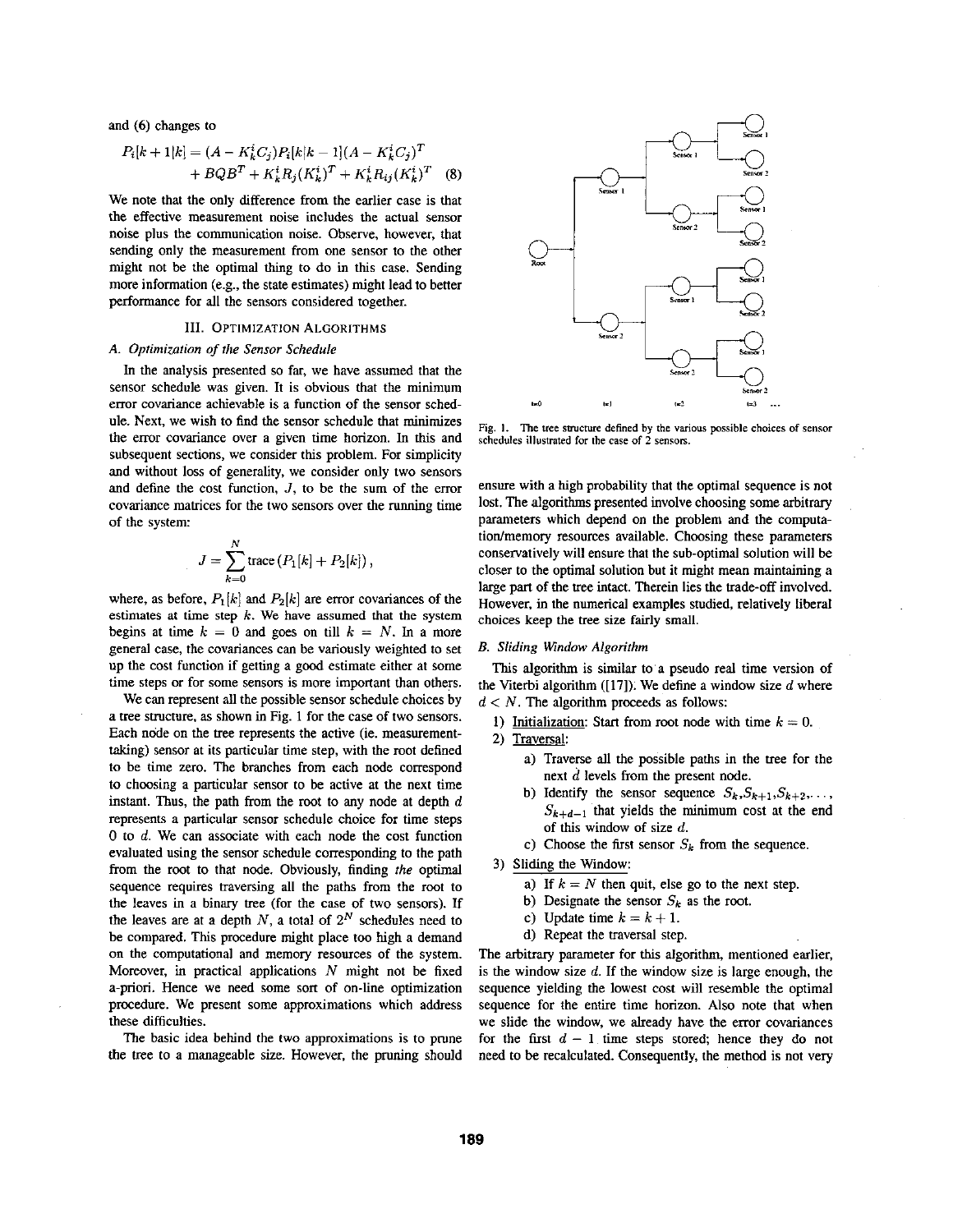computationally intensive. In essence, this sliding window approach employs a less computationally-intensive variation of the  $A^*$  search algorithm [18] by determining the minimum cost path over each window rather than the entire tree.

## *C. Threshulding*

This algorithm is similar to that presented in [19], in the context of choosing the optimal controller from a set of many possible choices. We define a factor *f* where  $f \geq 1$ . The algorithm proceeds **as** follows:

- 1) Initialization : Start from root node with cost  $J = 0$ . **2)** Pruning:
	- a) Extend the tree by one level (ie. time step) through **all** possible paths from the current node
	- b) Calculate the minimum cost up to that time'step.
	- c) Prune away any branch that yields the cost greater than  $f$  times the minimum.
	- d) For the remaining branches, denote the cost of the nodes as the cost achieved by moving down the tree till the node.
- 3) Update: Consider each node in the next time step as the root node and repeat the pruning step.
- **4)** After *N* time steps or a sufficiently large time interval, declare the optimal sequence to be the one yielding the minimum cost till that time step.

The intuition behind the method is that any sequence which yields too high a cost at any intermediate time step would probably not be the one that yields the'nunimum cost over-all. By playing with the factor *f,* we obtain a trade-off between the certainty that we would not prune away the^ optimal sequence and the number **of** branches in the tree that'need to **be**  traversed.

#### **IV. SIMULATION RESULTS**

## *A. Example model and cosifunction*

. . .<br>يو . **.** 

where

In **this** section, we walk through an example demonstrating the application of algorithms developed above. We assume two sensing vehicles trying to locate a non-cooperating target. We model the target vehicle with the standard constant acceleration model [20]. This model assumes that the vehicle has constant acceleration equal to zero except for a small random perturbation. We assume that the vehicle moves in two dimensions. Denoting the position **of** the vehicle in the two dimensions by  $p_x$  and  $p_y$ , and the velocities by  $v_x$  and  $v_y$ , we can model the state of the system by the vector

$$
X = [p_x \quad p_y \quad v_x \quad v_y]^\mathrm{T}.
$$

With a discretization step size of  $h$ , the dynamics of the vehicle can be modeled as

$$
X[k+1] = AX[k] + Bw[k], \tag{9}
$$

here  
\n
$$
A = \begin{bmatrix} 1 & 0 & h & 0 \\ 0 & 1 & 0 & h \\ 0 & 0 & 1 & 0 \\ 0 & 0 & 0 & 1 \end{bmatrix} \qquad B = \begin{bmatrix} h^2/2 & 0 \\ 0 & h^2/2 \\ h & 0 \\ 0 & h \end{bmatrix}.
$$



Fig. 2. If the sensor is oriented at an angle to X-axis, measurements need to be rotated **in** get their **mlue** in the **global** coordinates.

The term  $w_k$  represents the noise that models the perturbations to accelerations. The sensor model is the usual sonar model **[21].** Being an echo-based device, it senses only the range to the target and not the relative velocities. If the sensor is oriented at an angle  $\theta$  to the global x-axis (see Fig. 2), it can he shown ([21]) that the vehicle's measurement in the global frame is given by b) Calculate the minimum cost up to that time step.<br>
c) Prune away any branch that yields the cost greater<br>
than f times the minimum.<br>
d) For the remaining branches, denote the cost of the<br>
nodel [21]. Being an echo-based

$$
y_{\text{global}}[k] = \left[\begin{array}{ccc} 1 & 0 & 0 & 0 \\ 0 & 1 & 0 & 0 \end{array}\right] X[k] + R(\theta)v[k], \quad (10)
$$

where  $R(\theta)$  is the rotation matrix between the local and the global coordinate systems given by

$$
R(\theta) = \begin{bmatrix} \cos(\theta) & -\sin(\theta) \\ \sin(\theta) & \cos(\theta) \end{bmatrix}.
$$

The term  $v[k]$  in (10) represents the sensor noise. It has two components, the noise present in the range measurement, and the effective bearing noise arising from the modeling of the sonar beam as a sensing cone. The range noise is usually assumed smaller than the bearing noise. The range noise increases with the distance of the sensor from the target and the bearing noise variance can usually be modelled as a fixed multiple of the range noise variance for **a** given sensor. For simplicity, the two noises can **be** assumed independent. Thus the covariance matrix of  $v(k)$  is typically given by

$$
R = \left[ \begin{array}{cc} \sigma_{\rm range}^2 & 0 \\ 0 & r^2 \sigma_{\rm bearing}^2 \end{array} \right],
$$

where  $\sigma_{\text{range}}^2$  is the range noise variance that increases with the distance to target, *r*. The bearing noise variance  $\sigma_{\text{learning}}^2$  can be modelled to be related to **the** range noise variance for the particular sensor.

In the numerical example, we consider the value  $h = 0.2$ . The process noise is considered to have covariance matrix Q given by

$$
Q = \left[ \begin{array}{cc} 0.0100 & 0 \\ 0 & 0.0262 \end{array} \right].
$$

We consider two sensors. The first sensor is placed at position corresponding to  $\theta = 0^{\circ}$  (see Fig. 3.) It is closer to the target and accordingly the range noise is comparatively smaller. The second sensor is given to be at a position corresponding to  $\theta = -90^{\circ}$ . Specifically the numerical values of the sensor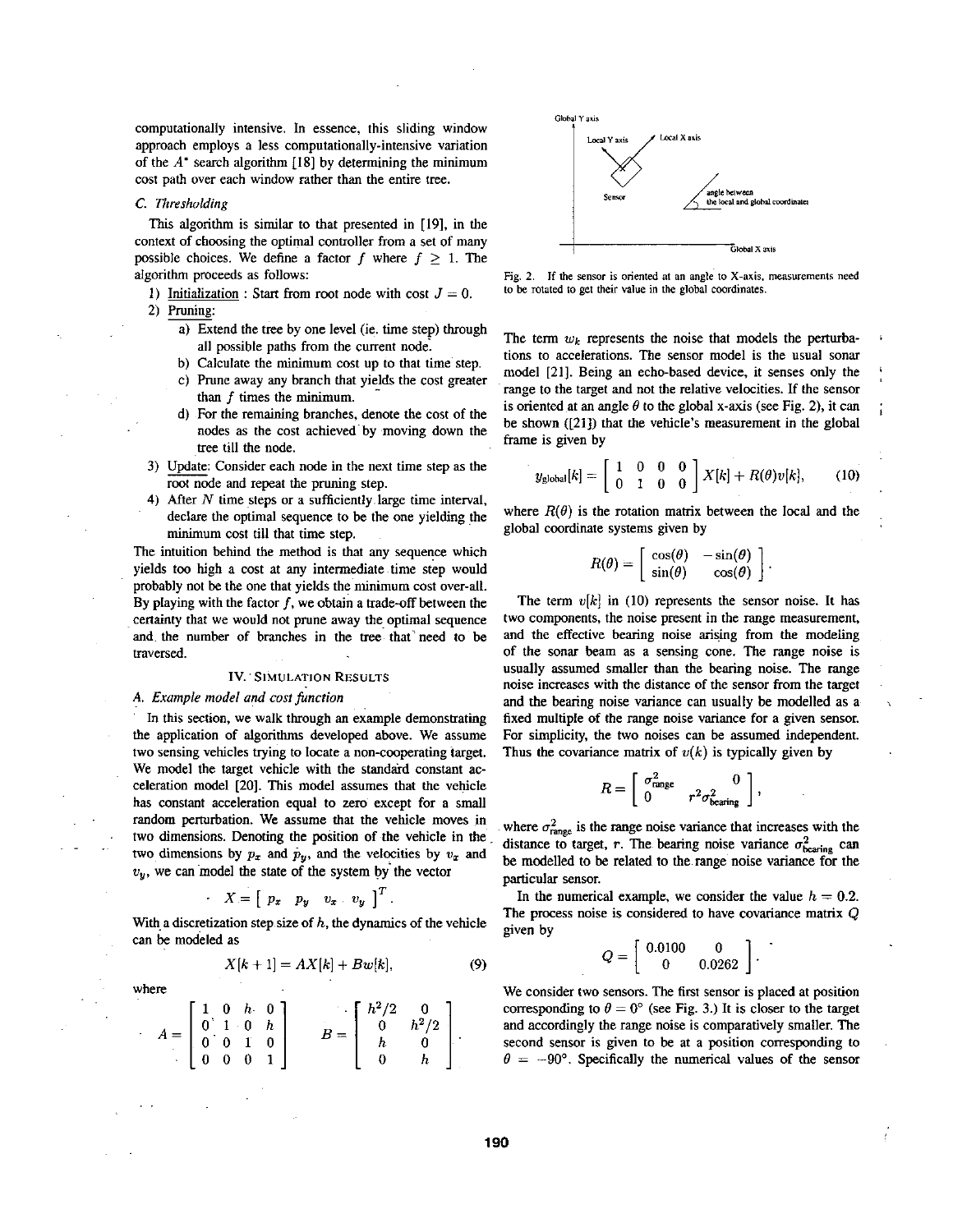<span id="page-4-0"></span>

Fig. 3. Sensor orientation for the simulation examples.



Sensor switching helps to bring the cost down.

noise covariances considered are

$$
R_1 = \left[ \begin{array}{cc} 0.0003 & 0 \\ 0 & 0.0273 \end{array} \right] \qquad R_2 = \left[ \begin{array}{cc} 0.0018 & 0 \\ 0 & 0.0110 \end{array} \right].
$$

Thus after rotation,  $R_1$  remains the same while  $R_2$  is transformed to

$$
R_2 = \left[ \begin{array}{cc} 0.0110 & 0 \\ 0 & 0.0018 \end{array} \right]
$$

We compare the algorithm performances over a time horizon of 20 steps. The cost function is simply the sum of the trace of the error covariance matrices of the two sensors from time  $k = 0$  to time  $k = 20$ .

## B. Choosing any one sensor always is not optimal

Note that the simple strategy of always choosing the closer sensor (sensor 1) is not optimal. We compare the strategy of choosing only sensor 1 or only sensor 2 with a randomly generated strategy that uses both the sensors with the sensor schedule  $[1,1,1,2,1,1,1,2,1,1,1,2,1,1,1,2,1,1,1,2]$  over the 20 time steps. The sum of traces of the error covariances of the two sensors for the three strategies as a function of time is shown in Fig. 4.

We see that even a random sensor switching strategy can help to bring down the cost. At any time step, the errors are much more if any single sensor is being used. In fact summed over the entire time horizon, we see that the switching strategy helps to bring down the cost by about 24% over any of the single sensor strategies.



Fig. 5. Percent improvement in cost due to sensor switching as communication noise is increased.

## C. Effect of communication noise

In this section, we consider the same example but add communication noise in the channel between the two sensors. The noise covariance is given by

$$
R_{12}=\left[\begin{array}{cc} \alpha & 0 \\ 0 & \alpha \end{array}\right].
$$

We consider the cost function as the sum of the traces of the error covariances of the two sensors over the time horizon  $[0, 20]$ . Fig. 5 shows the improvement in cost by the sensor switching strategy given above over always using sensor 2 as the parameter  $\alpha$  is varied over small values. As  $\alpha$  increases, we see the communication noise rapidly deteriorates the efficiency obtained by sensor switching since it deteriorates the estimates of both the sensors.

As noted earlier, in the presence of communication noise, sending measurements might not be the optimal thing to do.

#### D. Performance of the sliding window algorithm

In this section we study the performance of the sliding window algorithm described earlier. We consider the same example and cost function as before. Fig. 6 shows the improvement in the cost due to the predicted (sub)-optimal sensor sequence over using only sensor 2 as a function of varying window sizes.

It can be seen from the figure that even a window size of  $k = 1$  leads to more than 42% improvement in the cost by predicting a good sensor switching strategy.

## E. Performance of the thresholding algorithm

We now consider the thresholding algorithm presented earlier. The example and cost function considered are the same. Fig. 7 shows the improvement in cost due to the optimal sensor sequence predicted by the thresholding protocol as the cut-off factor  $f$  is varied.

A large improvement can be obtained by using a fairly small thresholding factor. For  $f = 1$ , the improvement is over 42%.